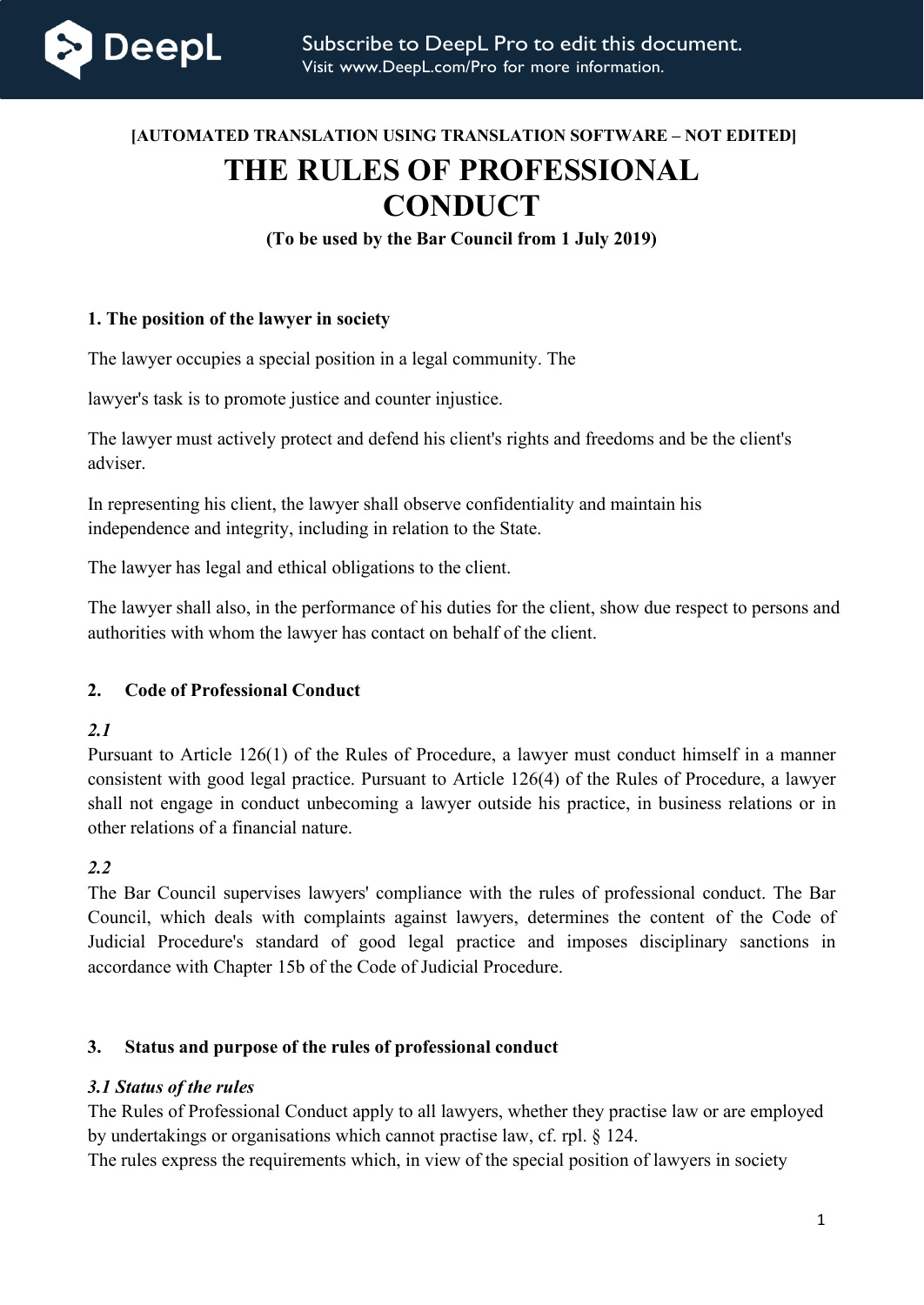and in the light of the practice of the Bar Council and the courts, are, in the opinion of the Bar Council the professional standards and ethics of lawyers in the exercise of their activities using thetitle of lawyer.

# *3.2 Purpose of the rules*

These rules are intended to provide guidance to lawyers, their clients and the public as to the duties of a legal nature incumbent on lawyers when practising under the title of lawyer. The Rules are also intended to contribute to the determination by the Bar Council of the standard of good legal practice under the Code of Judicial Procedure.

# **4. Scope of the rules**

# *4.1*

These rules shall apply to the practice of law by lawyers using the title of lawyer in Denmark and to the practice of such law by Danish lawyers abroad.

# *4.2*

The Code of Conduct for lawyers in the European Union, adopted by the CCBE, also applies to the cross-border activities of lawyers within the EU.

# **5. Confidentiality**

# *5.1*

Confidentiality is a condition of the lawyer's activity and a fundamental duty and right which must be respected not only in the interests of the individual but also in the interests of the legal community.

It is therefore essential that a lawyer can receive information about matters that the client would not entrust to others and that the lawyer can be made aware of the information in confidence.

The lawyer shall treat as confidential all information which comes to his knowledge in the course of his duties.

# *5.2*

The obligation of confidentiality shall apply for an unlimited period.

# *5.3*

The lawyer shall ensure that the lawyer's authorised representatives, partners, as referred to in Article 124c(1)(2) of the Rules of Procedure, staff and others otherwise engaged in the practice of law are made aware that they are bound by the same duty of confidentiality as the lawyer, whether or not they are lawyers.

# *5.4*

Where lawyers practise in a joint practice, in a law firm as defined in Article 124 of the Rules of Professional Conduct, or in a joint practice, the rules set out in paragraphs 5.1 to 5.3 shall apply to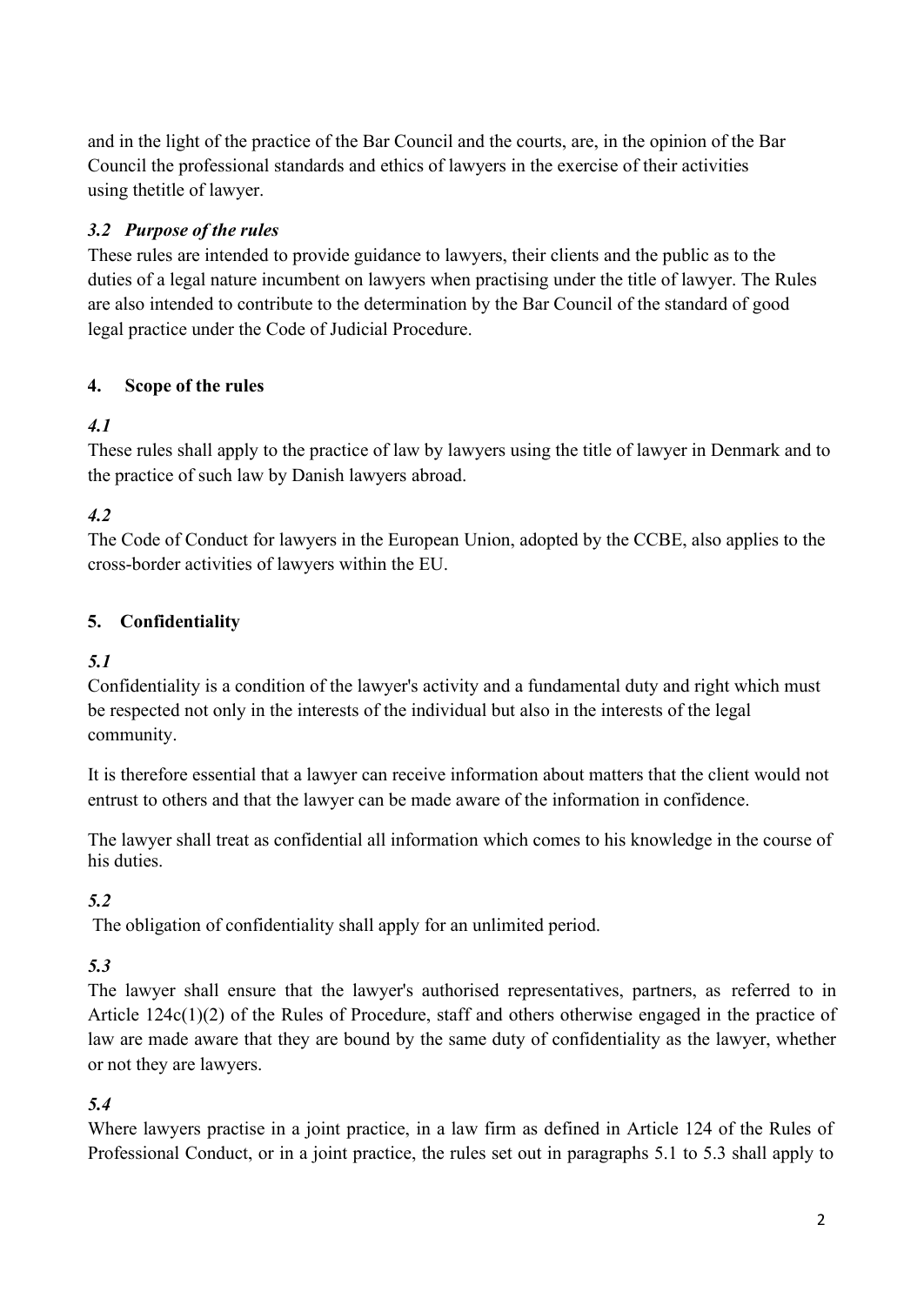the joint practice, the law firm and the joint practice and to the relationship between its participants, including the lawyers employed by it.

Similarly, the rules in 5.1-5.3 apply to other collaborations, partnerships and joint ventures between lawyers or law firms if they appear to third parties as a joint venture or a law firm.

# **6. Name etc.**

# *6.1*

The name of a law firm must be capable of identifying the law firm concerned in a clear and specific manner and must indicate, by its name or by an addition thereto, that it is a law firm.

# *6.2*

The name and other business characteristics of a law firm, including its logo, shall not be such as to create the impression that the business of lawyers is carried on by persons other than those who, under Article 124 of the Regulation, may be co-owners of a law firm, cf. Article 124c.

# **7. Agents - the lawyer's responsibility**

It is the responsibility of lawyers who employ authorised representatives to ensure that the representative receives proper practical training for the purpose of becoming a lawyer, including an understanding of the importance of the rules of professional conduct.

The principal is responsible for ensuring that authorised representatives act in accordance with these rules. Thus, the principal may not require his agent to engage in conduct that would be contrary to these rules if engaged in by the lawyer himself.

# **8. Receipt of cases**

# *8.1*

A lawyer may only take on a case for a client at the direct request of the client, from another lawyer on behalf of the client or at the request of a public authority or other competent body.

# *8.2*

The lawyer may not displace a lawyer from a case.

A lawyer shall not take any unsolicited action which has the purpose or is likely to influence the choice of lawyer in a particular case by a particularly vulnerable or exposed person, such as a defendant or accused person.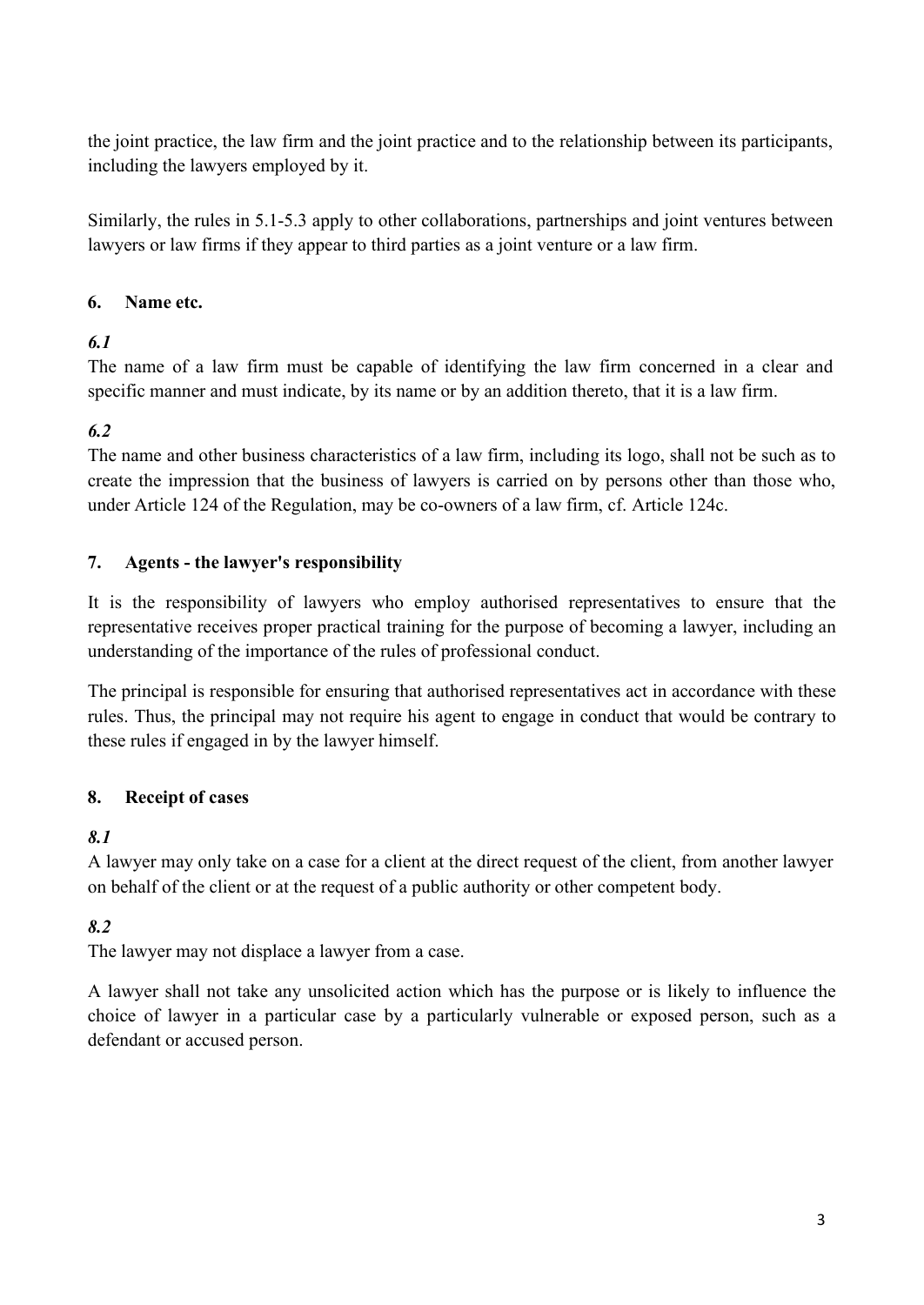The lawyer may not seek to influence the choice of lawyer by prisoners or residents through marketing activities in prisons, juvenile institutions, asylum centres and similar institutions.

# *8.3*

A lawyer shall not take on a case for the conduct of which the lawyer lacks the necessary competence, unless the lawyer, in agreement with the client, secures the cooperation of a suitably qualified colleague.

# *8.4*

A lawyer must not take on a case if it cannot be dealt with quickly enough.

In particular, when taking on a case of public interest, the lawyer must ensure that the lawyer's circumstances do not prevent the case from being dealt with by the court or other authority with sufficient speed.

#### **9. Execution of the task**

# *9.1*

A lawyer, as the client's independent adviser, shall act in the client's interests thoroughly, conscientiously and in accordance with the best interests of the client.

# *9.2*

The lawyer shall keep the client informed of the progress of the case as appropriate.

# **10. Storage of files**

After the closure of a case, the case file, including electronic data, shall be kept for an appropriate period, which may be determined in general terms according to the type of case, taking into account the specificities of the case.

# **11. Withdrawal**

A lawyer shall not cease to conduct a case in such a manner and under such circumstances as to prevent the client from seeking other legal assistance in a timely and appropriate manner.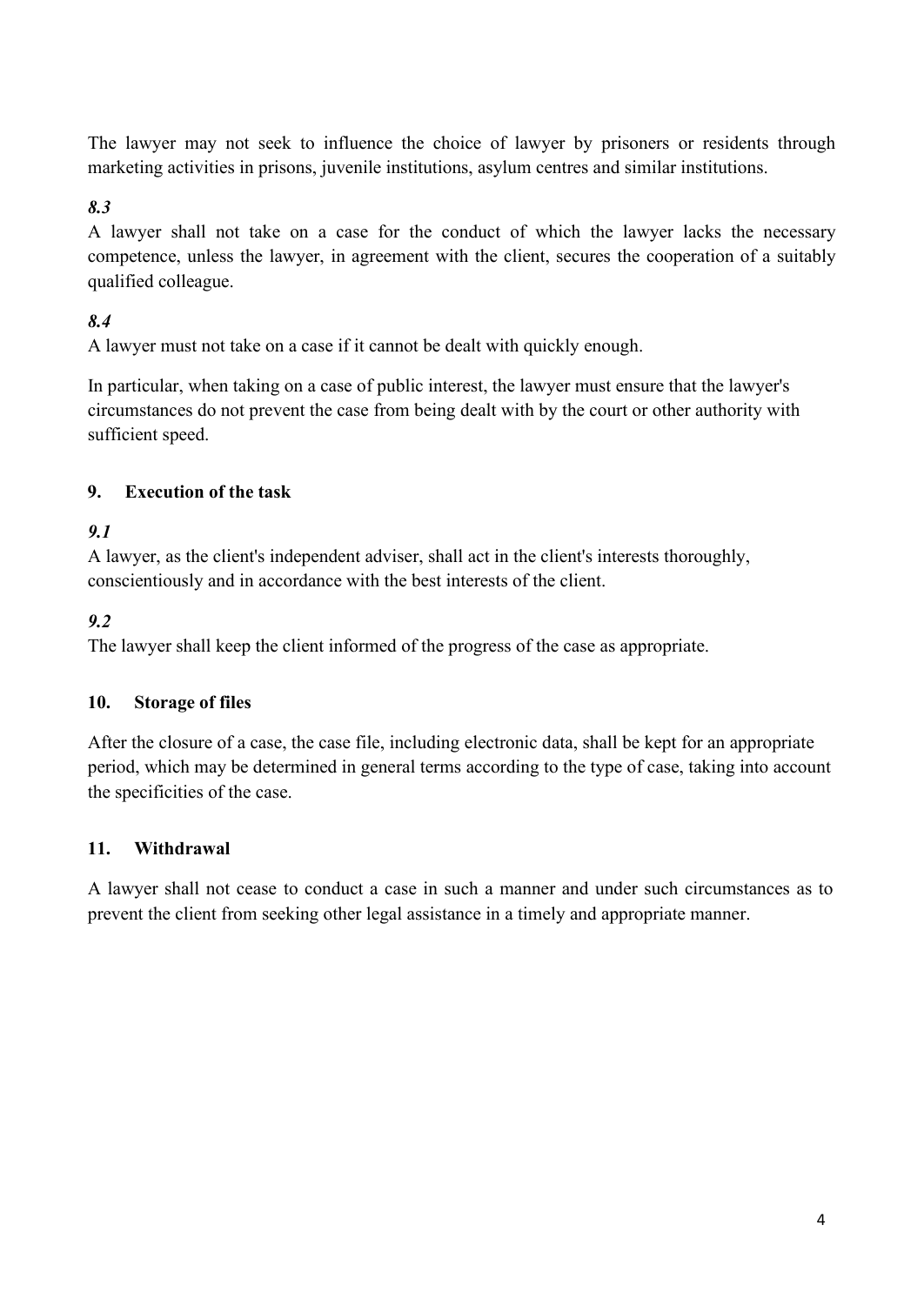# **12. Conflicts of interest**

# *12.1*

When accepting any new case, the lawyer shall take reasonable precautions to avoid any doubt as to the lawyer's compliance with the conflict of interest rules.

# *12.2*

A lawyer shall not assist a client in situations where a conflict of interest has arisen or where there is a substantial risk that such a conflict will arise.

Such situations exist when:

- 1) a lawyer assists clients in the same case if the clients have conflicting interests of a not insignificant nature.
- 2) a lawyer assists a party after having previously assisted the other party in the same case.
- 3) a lawyer assists clients in several related cases at the same time, if there is a risk that confidential information received by the lawyer in one of the cases may be relevant in another of the cases.
- 4) a lawyer has a close family or not insignificant financial, professional or other relationship with a party who has conflicting interests with the client in the case.
- 5) a lawyer has such business or other relations or arrangements with the client that there is a risk that the lawyer will not be able to give advice to the client independently of extraneous interests.
- 6) a lawyer agrees with clients or others to receive a fee in the form of shares or other ownership interests in a company, the value of which will be affected by the outcome of the case. This also applies to other cases where such remuneration is agreed if this could affect the lawyer's independence and personal integrity in the performance of his duties.
- 7) a lawyer who has assisted in the formation or settlement of a legal relationship on behalf of the parties subsequently assists one of the parties in relation to that legal relationship if the assistance has or may have an impact on the other party.

Such situations may also arise when:

8) a lawyer assists a client in a case if, without representing the opposing party in the specific case, he has an established client relationship with the latter.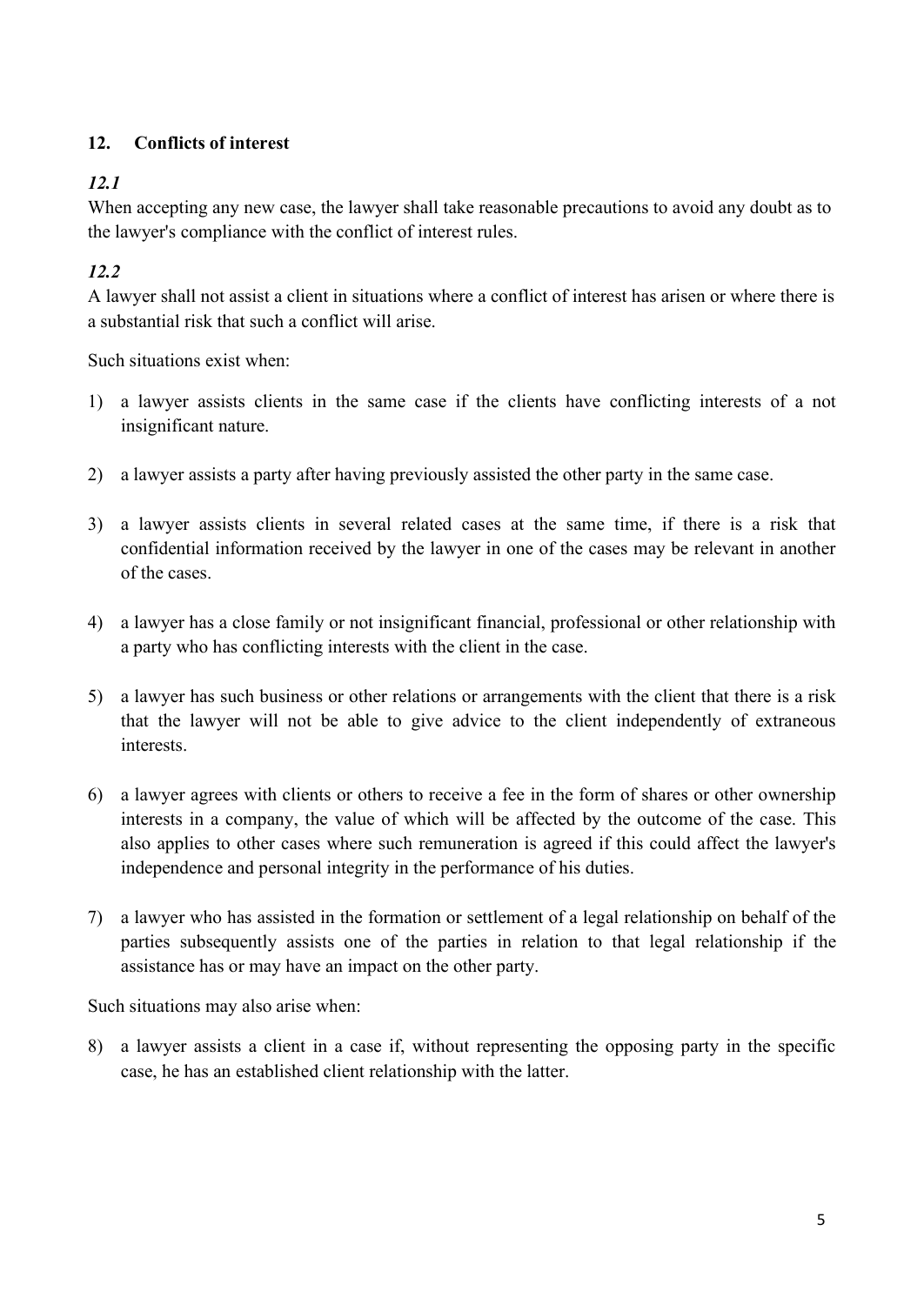In assessing whether a client relationship is stable, consideration shall be given, inter alia, to whether the client has previously sought the assistance of the lawyer on a regular basis in relation to the client's need for assistance and whether the client is expected to continue to do so.

- 9) A lawyer assists competing businesses.
- 10) a lawyer assists several parties in establishing or settling a legal relationship on which the parties have agreed.
- 11) a lawyer assists a client in one case after having previously assisted a client in another case, where the cases are related and there is a risk that confidential information received by the lawyer in one of the cases may be relevant in another of the cases.

#### *12.3*

A lawyer may not act as an arbitrator, mediator or conciliator for several parties if he has previously assisted any of the parties as a party representative in matters relating to the dispute. A lawyer shall not, after having acted as arbitrator, mediator or conciliator, assist any of the parties as party representative in matters related to the dispute.

#### *12.4*

Where lawyers practise in a group, in a law firm as referred to in Article 124 of the Rules of Professional Conduct, or in a group of offices, the rules set out in 12.2 and 12.3 shall apply to the group, the law firm and the group of offices and to the relationship between its members, including the lawyers employed by it.

Similarly, the rules in 12.2 and 12.3 apply to other collaborations, partnerships and joint ventures between lawyers or law firms, if they appear to third parties as a joint venture or a law firm.

# *12.5*

A consent of the parties involved to the assistance of the lawyer will in cases covered by 12.2, points 1-7,

12.3 and 12.4 shall not, in principle, affect the assessment of whether a conflict of interest exists. In cases covered by 12.2, points 8-11, the significance of such consent will depend on a specific assessment.

# *12.6*

Where, under these rules, a conflict of interest exists or is likely to exist, the lawyer must withdraw from the specific case or cases in relation to all clients involved. In cases covered by 12.2(1), (3), (9) and (10), if the lawyer has received material information from only some of the clients, the lawyer's withdrawal may be limited to the remaining clients. The lawyer's resignation shall be immediate. However, the lawyer shall do what is necessary to ensure that the client does not suffer legal prejudice.

# *12.7*

If the lawyer's withdrawal from the case pursuant to 12.6 is due to a conflict of interest which has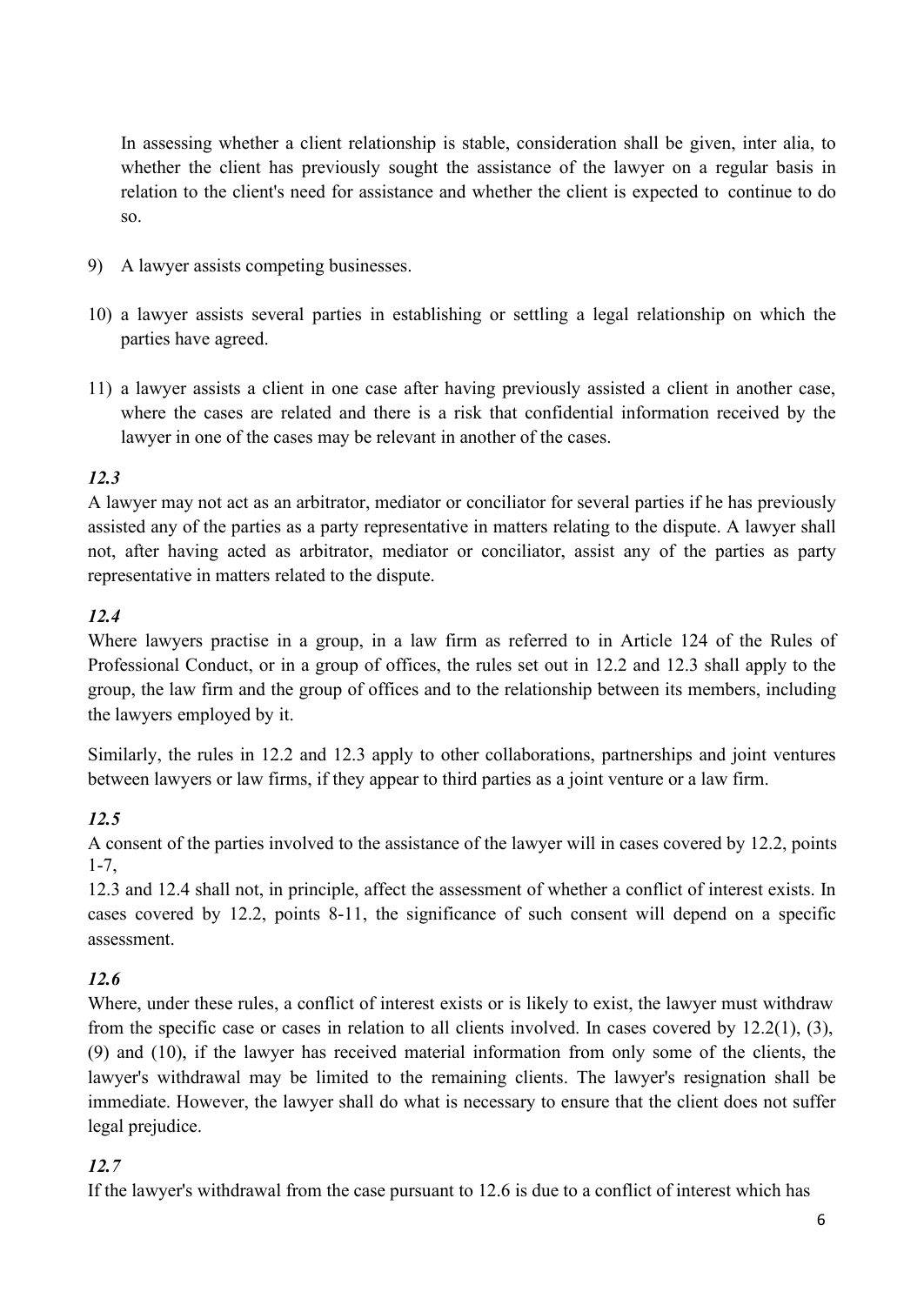arisen solely or mainly as a result of the lawyer's conduct, the lawyer may not charge a fee for that part of the work on the case which is also to be carried out by the lawyer who takes over the case. To the extent that such fees have been paid by the client, the lawyer shall reimburse them.

# *12.8*

Law firms and other collaborative arrangements covered by 12.4 shall establish written guidelines for managing conflicts of interest. This does not apply to sole traders without employees or to law firms where only one lawyer is practising. The guidelines should be suitable for avoiding conflicts of interest, for detecting and identifying conflicts at the earliest possible stage and for describing the procedure to be followed when a conflict is identified.

The guidelines shall be forwarded to the Bar Council upon request.

# **13. General information duties**

# *13.1*

The lawyer must inform the client of the following on his own initiative:

- 1) the lawyer's name, address (including legal address) and other contact details, including telephone number and e-mail address, if any; and
- 2) the name of the firm from which the lawyer carries on his activity, the form of the firm and the CVR number,
- 3) that the lawyer has been instructed by the Ministry of Justice in Denmark, although EU lawyers must instead state that the lawyer is registered with the Danish Bar Association,
- 4) that the lawyer is part of the Bar Association,
- 5) that the lawyer has taken out liability insurance and provided a guarantee in accordance with the rules laid down by the Bar Association, and that the liability insurance covers all legal activities, wherever the legal activity is carried out,
- 6) the name and address, if any, of the insurer and guarantor,
- 7) the name of the financial institution or institutions where the lawyer holds joint client accounts,
- 8) the limits of protection of deposits under the Law on the Guarantee Fund for Depositors and Investors,
- 9) the rules on coverage for multiple deposits of one person in the same financial institution,
- 10) whether the lawyer uses choice of law and/or choice of forum clauses, and general terms and conditions if these are used.

# *13.2*

The lawyer must inform his client in a clear and unambiguous manner, on his own initiative, of existing possibilities for public or insurance-covered legal aid. Where the lawyer's fee is to be paid provisionally or definitively by the public authorities or by an insurance undertaking, the lawyer must, when accepting the task, inform his client of the principles governing the determination of the fee and of the possible consequences for the client.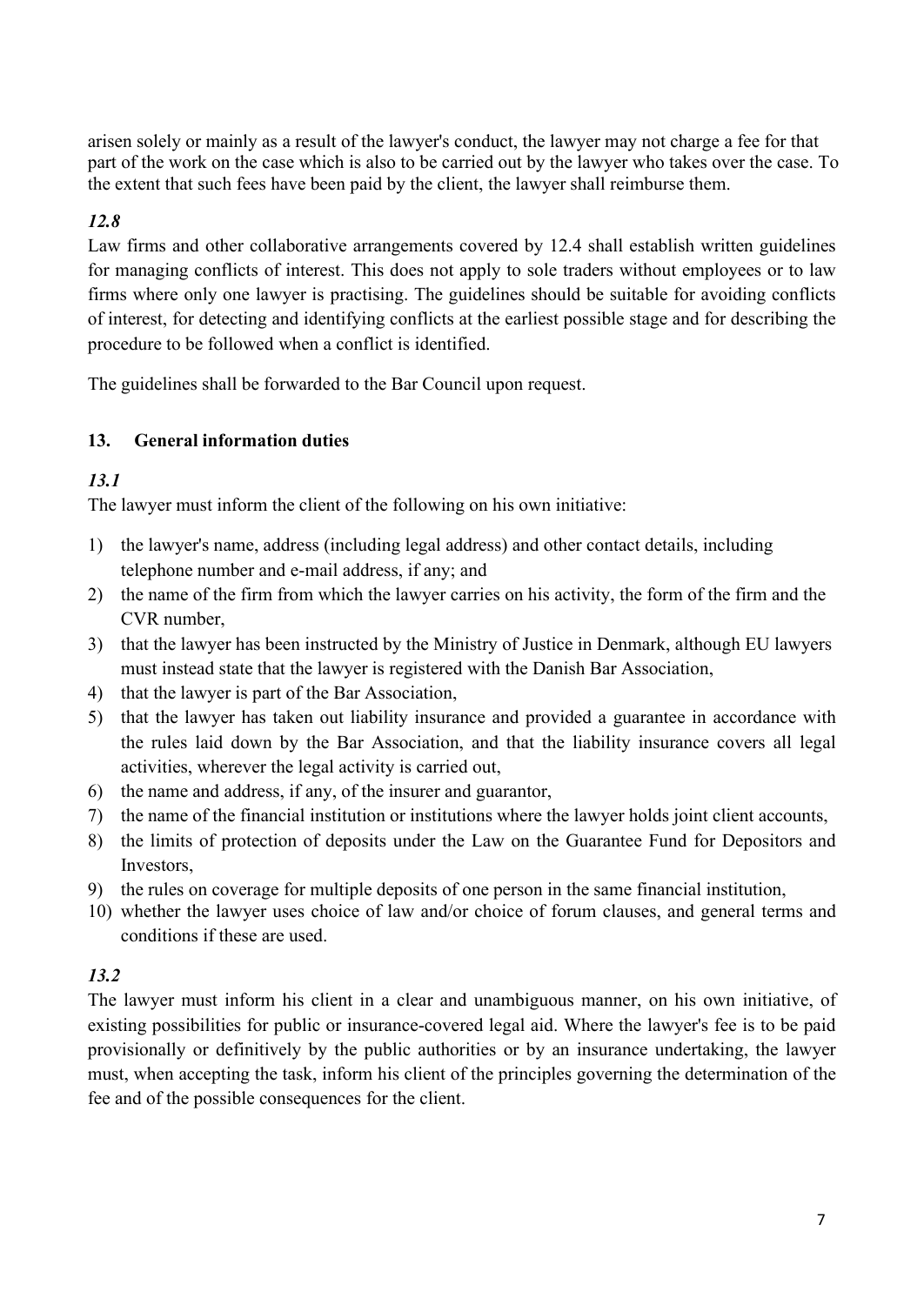# *13.3*

The lawyer must disclose the information referred to in 13.1 in a clear and unambiguous manner, but the lawyer may decide how to do so, including whether the information is to be communicated to the client directly or made easily available to the client at the lawyer's business address, by electronic means or otherwise.

The information in 13.1 and 13.2 must be provided or made available at the time of the conclusion of a written agreement for the provision of assistance. In the absence of a written agreement, the information shall be provided or made available before the assistance is provided.

# *13.4*

If the lawyer cooperates with others in the provision of assistance, the lawyer must disclose, at the request of the client, the measures taken by the lawyer to avoid any conflict of interest.

# *13.5*

The lawyer shall, at the request of the client, disclose that the lawyer is subject to the supervisory and disciplinary system of the Bar Association and to the rules of professional conduct, cf. Article 126 of the Rules of Professional Conduct, and disclose the existence of the Code of Professional Conduct.

# *13.6*

The lawyer shall, at the request of the client, inform the client of the rules specifically applicable to the practice of the profession of lawyer and how the client can access the rules, for example by referring to [www.advokatsamfundet.dk.](http://www.advokatsamfundet.dk/)

# *13.7*

In the event that there is a change in the circumstances referred to in 13.1, 7), the lawyer shall, of his own motion, give individual notice to the clients affected by the change.

# *13.8*

If the lawyer collects funds on behalf of the client which are deposited in a separate client bank account, the lawyer must of his own accord provide the client with information on the name of the financial institution where the account has been set up, unless this has been agreed with the client or it is otherwise clear from the circumstances which financial institution is being used. In the event that the lawyer transfers the deposit to another financial institution, the lawyer shall inform the client of the name of that financial institution, unless the change is agreed with the client or is apparent from the circumstances.

# *13.9*

Lawyers who, outside their professional activities, carry on other activities which clients may confuse with the activities of a lawyer, must inform their clients of their own accord that they do not carry on the activities of a lawyer and are therefore not subject to the rules governing the activities of a lawyer, and that they are not subject to supervision by the Bar Council.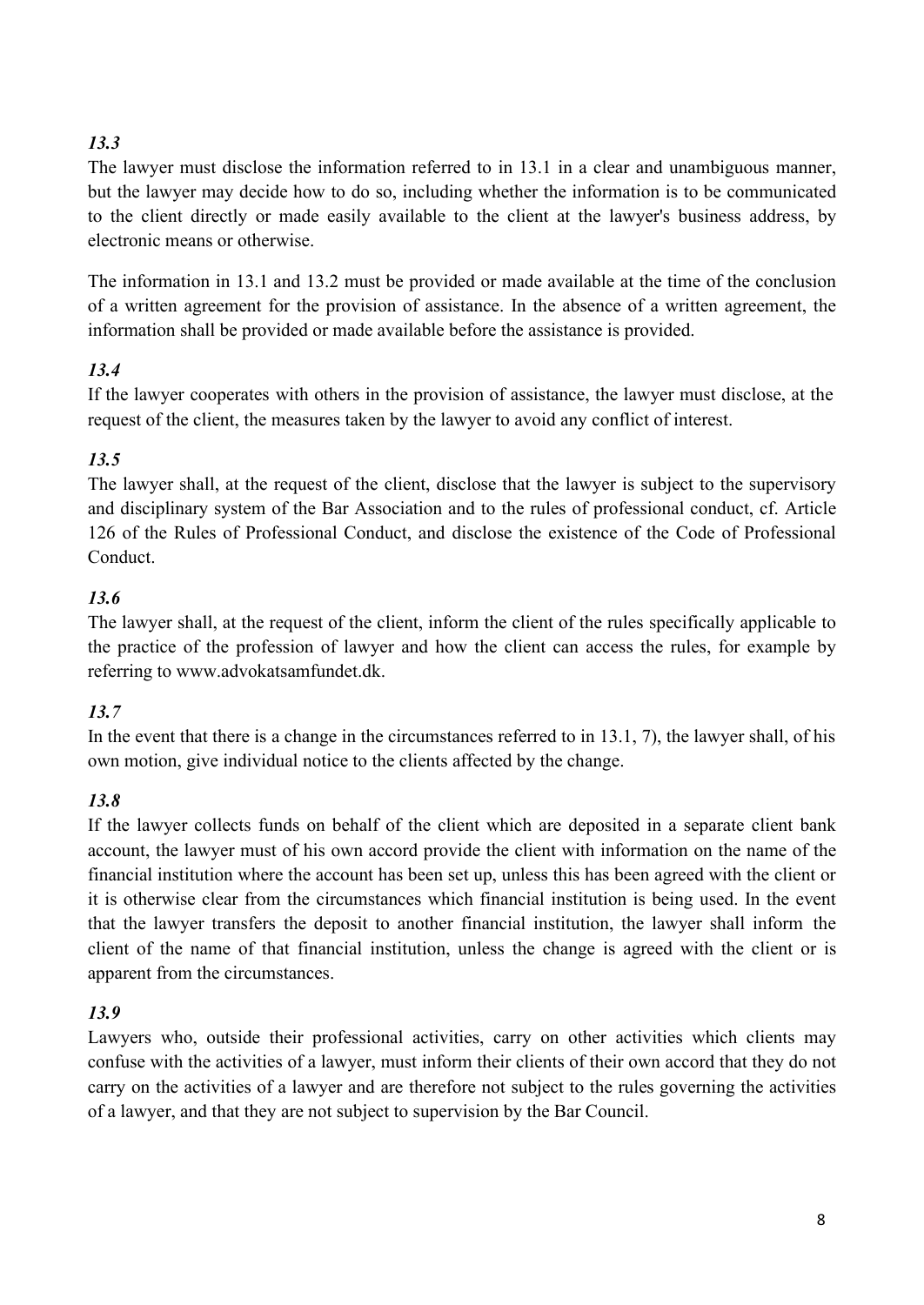#### **14.Contract and price information in business relationships**

#### *14.1*

Where the client is acting in the course of his profession, the lawyer must, when concluding the contract for assistance, inform the client in a clear and unambiguous manner of the essential elements of the assistance envisaged, unless this is already apparent from the context. Where the lawyer has fixed a fee in advance, the lawyer shall disclose the amount of the fee in a clear and unambiguous manner when concluding the self-help agreement. In the absence of a written agreement, the information referred to in points 1 and 2 must be given or made available before the assistance is provided.

# *14.2*

If it is not possible to calculate the amount of the fee in advance, the lawyer must, at the client's request, either indicate the manner in which the fee will be calculated or provide a reasoned estimate. The lawyer must also indicate the costs involved in the assistance.

#### *14.3*

If the lawyer provides an estimate, the client must be informed as soon as possible if the total fee is expected to exceed the amount indicated in the estimate.

#### *14.4*

If additional assistance in the case is agreed, 14.1-14.3 shall apply mutatis mutandis to such agreement.

#### **15.Contract and price information in consumer relations**

#### *15.1*

Where the client is a consumer, the lawyer must, when concluding the contract for assistance, inform the client in a clear and unambiguous manner, in writing and directly, of the main elements of the assistance envisaged, of the determination of the fee referred to in 15.2, and of the costs associated with the assistance.

If the lawyer does not have a website in accordance with point 15.6, the lawyer must also provide the physical address and website address of the Bar Council, as well as the jurisdiction of the Bar Council to deal with conduct complaints and disputes concerning the lawyer's fees.

# *15.2*

If the assistance is provided for a fixed fee, this must be disclosed. If it is not possible to calculate the amount of the fee in advance, the lawyer must either indicate the manner in which the fee will be calculated or provide a reasoned estimate. Amounts should be inclusive of VAT.

#### *15.3*

If the lawyer gives an estimate, the client must be informed in writing as early as possible if it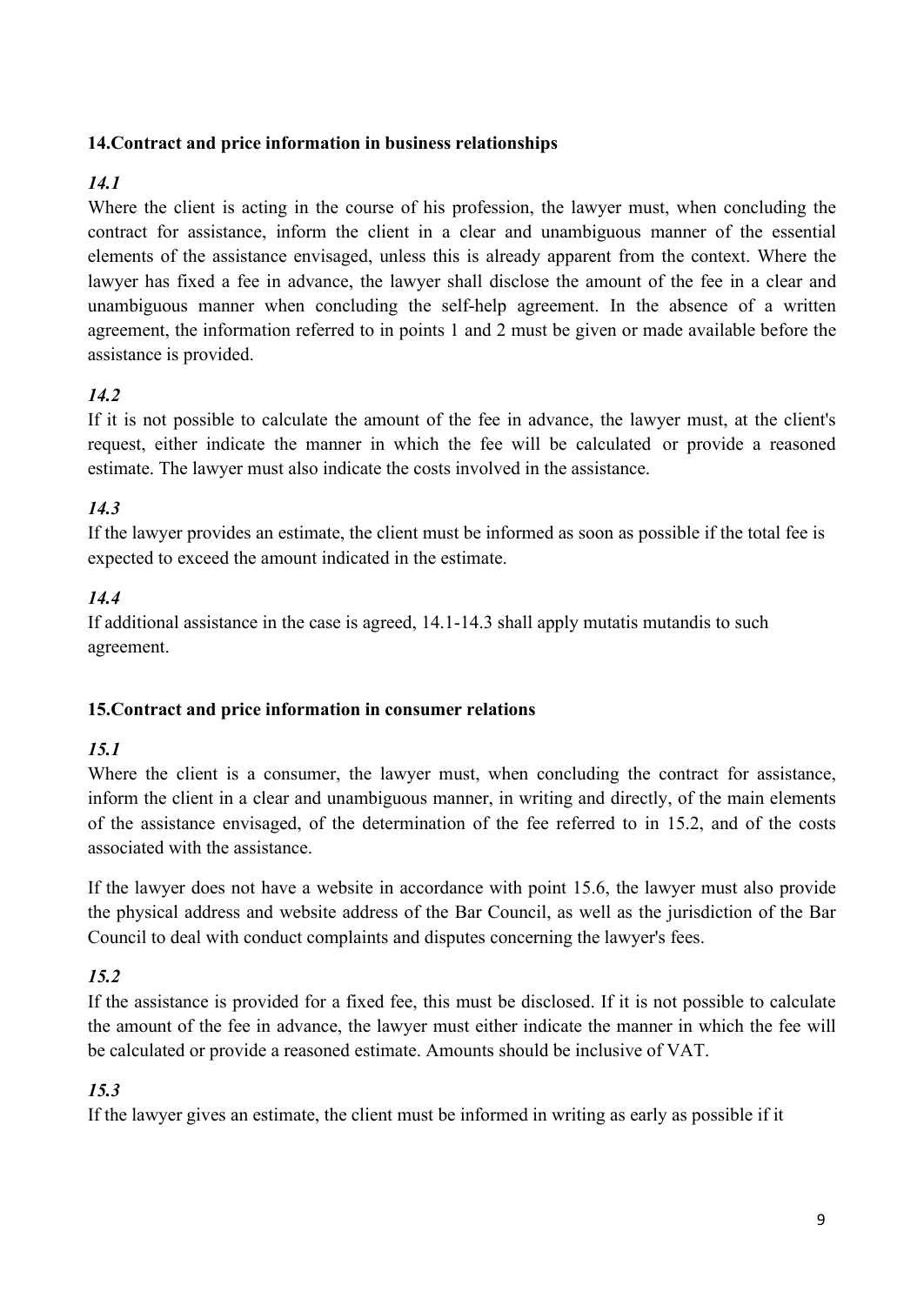total fee is expected to exceed the amount indicated in the estimate. The lawyer must inform the client directly in a clear and unambiguous manner.

# *15.4*

If additional assistance is agreed in the case, 15.1-15.3 shall apply mutatis mutandis to such agreement.

# *15.5*

If the contract between the lawyer and the client is concluded away from the lawyer's place of business or as a distance contract, the lawyer must comply with the disclosure obligations set out in Article 8 of the Consumer Contract Act.

If the lawyer concludes assistance agreements via the Internet or online marketplaces, the lawyer must provide his/her e-mail address and link to the European Online Dispute Resolution (ODR) platform.

# *15.6*

If the lawyer has a website or uses terms and conditions, the lawyer must indicate here the physical address and website address of the Bar Council, as well as the jurisdiction of the Bar Council to deal with conduct complaints and disputes concerning the lawyer's fees.

# *15.7*

If a lawyer rejects a consumer client's complaint about the lawyer's fee, the lawyer must inform the client in writing, directly and on his own initiative, of the physical address and website address of the Bar Council, as well as of the Bar Council's competence to deal with disputes concerning the lawyer's fee.

# *15.8*

In the cases referred to in point 16.11, the lawyer must, on request, inform the client in writing of the information provided to the authority.

# **16. Fees**

# *16.1 Reasonable fee*

A lawyer may not charge more for his work than what can be considered reasonable, cf. rpl. Section 126(2). The same shall apply to fees paid on account.

The fee, including an agreed fee, shall be fixed on a discretionary basis, taking into account, inter alia, the importance and value of the case to the client, the outcome of the case, the nature and extent of the work done by the lawyer and the liability involved in the case.

# *16.2 Performance-based fee agreement*

A lawyer may not conclude fee agreements for the payment of a share of the profits that may be obtained from the conduct of a case (pactum de quota litis).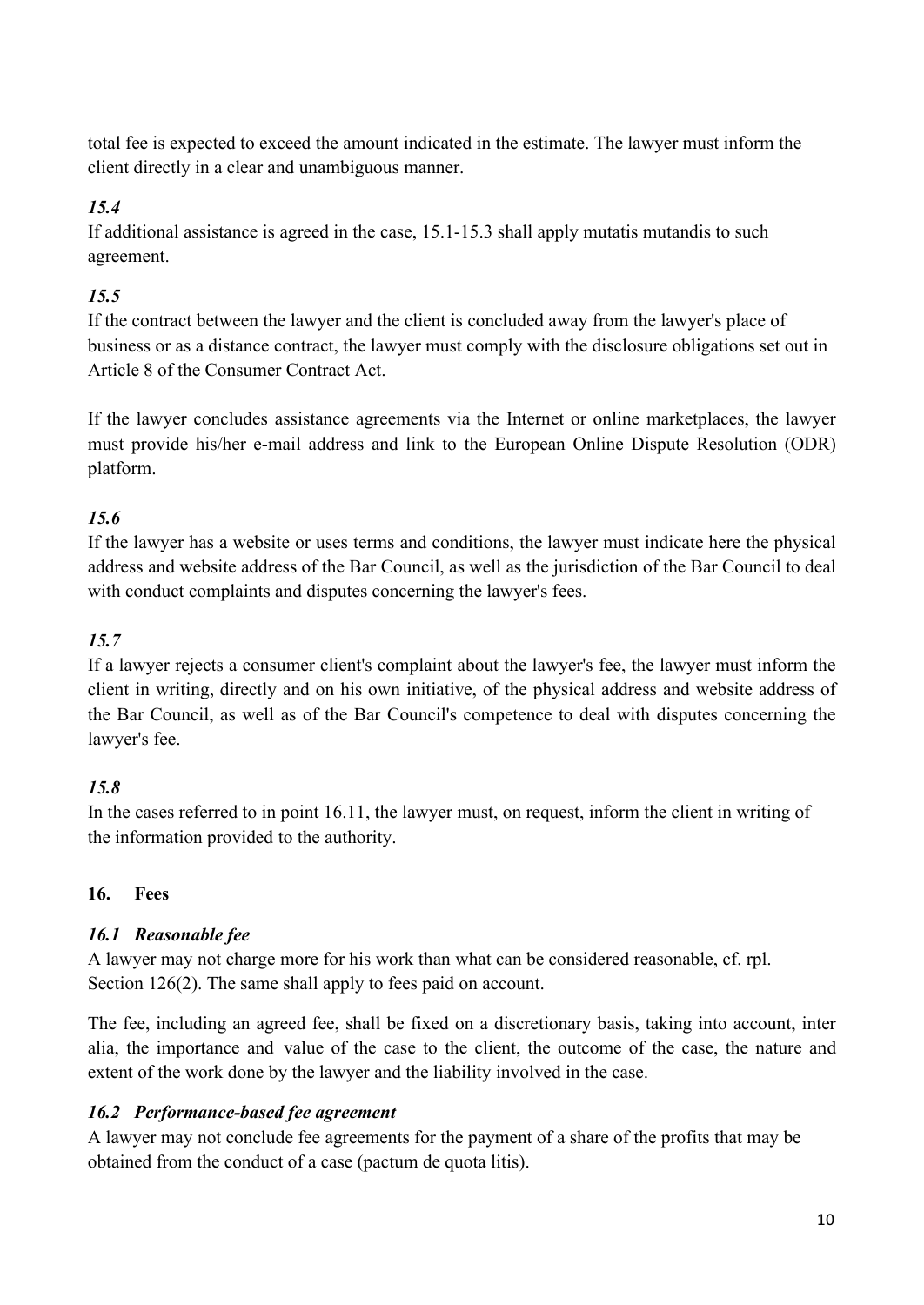#### *16.3 Information on fees*

The client must be informed of any fee charged by the lawyer.

#### *16.4 The settlement*

Settlement shall be made without undue delay. The invoice shall contain the description of the work for which payment is required, as appropriate to the circumstances.

The lawyer may make a set-off when the lawyer has invoiced the client, unless there are special circumstances which would make the set-off unreasonable.

#### *16.5 Commissions etc.*

Commissions, discounts and the like received from third parties in connection with the handling of the client's case shall be unconditionally credited to the client.

#### *16.6 Deposit*

The lawyer may not demand a deposit in excess of what, in a prudent estimate, may be considered a reasonable fee.

The rules on interest on fiduciary funds shall apply to deposits.

#### *16.7 Fee-sharing with non-lawyers*

A lawyer may not agree to share his fee with someone who is not a lawyer.

However, a lawyer may pay a fee, commission or other consideration to the transferor of a law practice.

#### *16.8 Legal costs*

The lawyer must work for a solution to the client's case at the lowest possible cost, taking into account the client's wishes and instructions.

#### *16.9 Process considerations*

The lawyer should at appropriate times suggest that the client consider settlement or refer the case to mediation or similar.

# *16.10 Referral fees*

A lawyer may not charge or receive a fee, commission or other consideration from colleagues or others for referring or recommending a client. Similarly, a lawyer shall not pay a fee, commission or other consideration for referring a client.

#### *16.11*

Where the lawyer's fee is fixed by the court or other public authority, the information provided by the lawyer to the authority for the purpose of fixing the fee must be sufficient and appropriate to enable the authority to fix the fee in accordance with the guidelines applicable to it.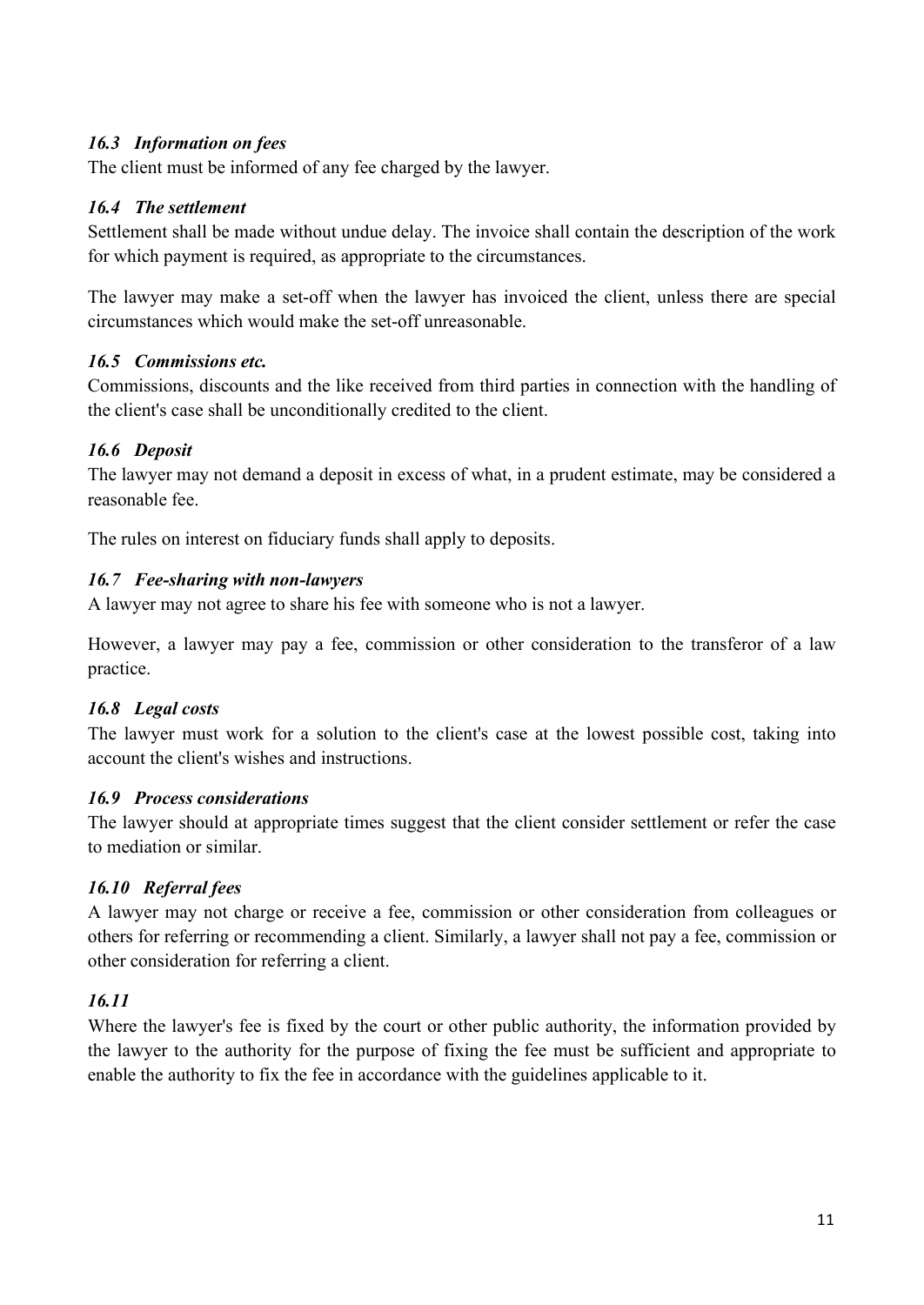# **17. Limits to the assistance of a lawyer**

# *17.1*

In conducting a case, a lawyer may not go beyond what is justified by the legitimate interests of the client.

The lawyer shall not take unnecessary legal steps or improperly promote the interests of the client.

# *17.2*

A lawyer should not oppose the appointment of another lawyer and should, where appropriate, encourage the other party to seek a lawyer.

# *17.3*

A lawyer may not, in a particular case, address himself directly to any person who is represented in the case by another lawyer without the latter's consent. This shall not apply, however, if the approach is made in the legitimate interests of a client or of the lawyer himself, or if the other lawyer, despite being reminded, fails to act in accordance with his duty to act in accordance with good legal practice. In all cases, the lawyer shall inform the other lawyer of any such request at the same time or without undue delay.

# *17.4*

A lawyer shall not record or participate in the recording of telephone conversations or other communications on audiotape or otherwise without the prior consent of the other party or participants.

# **18.The lawyer's relationship with the court etc.**

# *18.1*

The lawyer must carry out his duties with due respect for the law and other authorities.

The lawyer shall not prevent the proceedings from being conducted and decided in accordance with the rules applicable to them.

# *18.2*

The lawyer must respect the adversarial principle of the process and the negotiation. The lawyer shall not, without prior or simultaneous communication to the other party, make any enquiry concerning the case to the judge or other persons dealing with the dispute, or provide them with annexes, notes or documents.

The lawyer shall at the latest at the same time provide the opposing party with a copy of the document so transmitted.

# *18.3*

A lawyer representing a party in court proceedings may contact a witness prior to the hearing to clarify what the witness can explain and to enable the witness to prepare for the hearing.